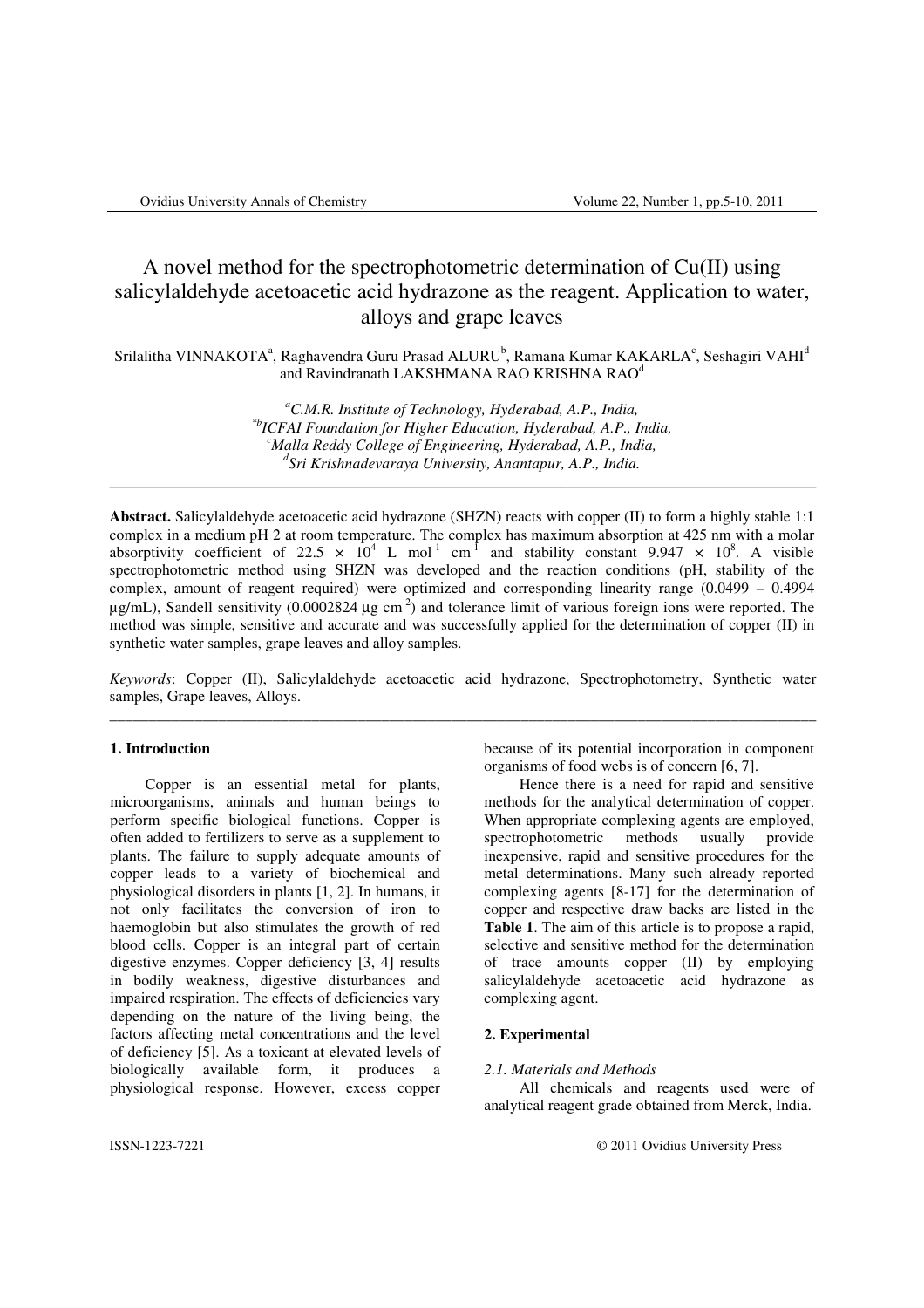# 6 A novel method for the spectrophotometric … / Ovidius University Annals of Chemistry **22 (1)**, 5-10 (2011)

|  | <b>Table 1:</b> Comparison with the reported methods |  |  |  |
|--|------------------------------------------------------|--|--|--|
|--|------------------------------------------------------|--|--|--|

| <b>Reagent</b>                                                                            | $\lambda_{\text{max}}$<br>(nm) | Beer's law<br>range          | Molar<br>absorptivity<br>L mol $1$ cm $1$ | M:L | <b>Remarks</b>                                                                             | Ref.<br>No.     |
|-------------------------------------------------------------------------------------------|--------------------------------|------------------------------|-------------------------------------------|-----|--------------------------------------------------------------------------------------------|-----------------|
| $2,2'$ -dipyridyl-2-<br>pyridylhydrazone                                                  | 448                            | Less than 1<br>ppm           | $3.8 \times 10^{4}$                       | 1:1 | Severe<br>interferences, poor<br>sensitivity and<br>expensive reagent                      | 8               |
| 2, 4-Dihydroxy benzo<br>phenone benzoic acid<br>hydrazone                                 | 410                            | $0.31 - 2.20$<br>$\mu$ g/mL  | $1.55 \times 10^{4}$                      | 1:1 | Poor sensitivity                                                                           | 9               |
| Benzil- a-monoxime<br>isonicotinoyl hydrazone                                             | 346                            | $0.50 - 5.08$<br>mg/mL       | $1.2 \times 10^{4}$                       | 1:1 | Poor sensitivity                                                                           | 10              |
| 2, 5-dihydroxy aceto<br>phenone benzoic acid<br>hydrazone                                 | 400                            | $0.30 - 6.00$<br>$\mu$ g/mL  | $1.1 \times 10^{4}$                       | 1:1 | Poor sensitivity                                                                           | 11              |
| 3-Methoxy, 4-hydroxy<br>benzaldehyde 4-<br>bromophenyl hydrazone                          | $\overline{462}$               | $2.0 - 4.0$<br>$\mu$ g/mL    | $2.0520 \times 10^4$                      | 1:1 | Extraction step,<br>poor sensitivity                                                       | $\overline{12}$ |
| 2-Pyridine Carboxaldehyde<br>Isonicotinyl Hydrazone                                       | 352                            | $0.01 - 1.5$<br>mg/mL        | $5.2 \times 10^{4}$                       | 1:2 | Poor sensitivity,<br>high reagent<br>consuming                                             | 13              |
| $\alpha$ -(2-Benzimidazolyl) -<br>$\alpha', \alpha''$ -(N-5-nitro-2-pyridyl<br>hydrazone) | 410                            | $0 - 2.5$<br>$\mu$ g/mL      | $3.81 \times 10^{4}$                      | 1:2 | Extraction step,<br>complex is unstable<br>in aqueous<br>medium, high<br>reagent consuming | 14              |
| Benzothiazole-2-aldehyde-<br>2-quinolylhydrazone                                          | 523                            | $0.35 - 2.95$<br>$\mu$ g/mL  | $7.5 \times 10^{4}$                       | 1:2 | Extraction Step,<br>poor sensitivity,<br>high reagent<br>consuming                         | 15              |
| 5-(2-benzothiazolylazo)-8-<br>hydroxyquinoline,                                           | 667 and 800                    | $0.2 - 3.7$<br>$\mu$ g/mL    | $1.80 \times 10^{9}$                      | 1:1 | Complicated<br>procedure, poor<br>sensitivity                                              | 16              |
| 1-phenyl-1,2-propanedione-<br>2-oxime-i-guanylhydrazone                                   | 405                            | $0.78 - 51.00$<br>$\mu$ g/mL | $5.6 \times 10^{3}$                       | 1:1 | Poor sensitivity                                                                           | 17              |

Buffer solutions were prepared by employing 1M HCl and 1M CH<sub>3</sub>COONa (pH 1-3) and 0.2M acetic acid and 0.2M sodium acetate (pH 3.5-7.0). 0.1 M Cu(II) solution was prepared by dissolving required amount of copper (II) sulphate in 100 mL of distilled water and was standardized by standard procedure [18].

The electronic spectra of the ligand and its metal complexes were recorded on the Schimadzu UV-160 Spectrophotometer. pH measurements were made using ELICO pH meter Model L1-10, ELICO Private Limited, Hyderabad, India.

# *2.2. Preparation of salicylaldehyde acetoacetic acid hydrazone (SHZN)[19]* (**Fig.1)**

Equimolar solutions of acetoacetic acid hydrazide and salicylaldehyde prepared in aqueous methanol were refluxed for two hours. The contents were cooled and the solid product obtained was filtered, washed with water and dried. The crude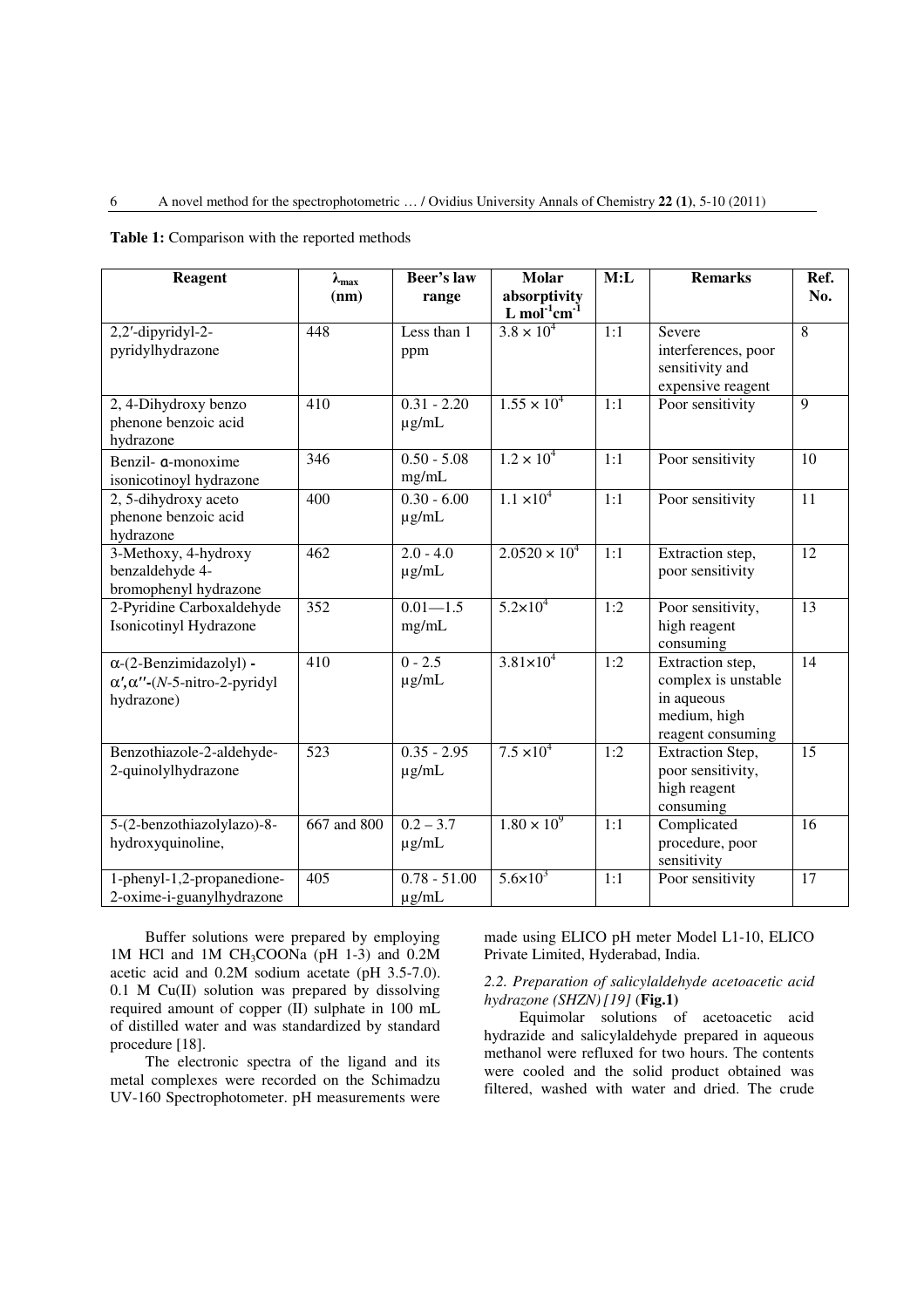product so obtained was recrystallysed from hot aqueous methanol. (Melting point: 220°C).



**Fig. 1**. Structure of salicylaldehyde acetoacetic acid hydrazone

# *2.3. General experimental procedure*

1 mL of standardized Cu (II) solution, 5 mL of buffer solution of appropriate pH and 1 mL of SHZN solution and 1 mL of dimethylformamide were taken in a 10 mL volumetric flask. The solution was diluted to the mark with distilled water. The absorbance of the solution was measured at 425 nm against the reagent blank solution.

## **3. Results and Discussions**

In the present investigation Cu (II) interacts with the SHZN to form a greenish yellow colored complex in the media of pH 2. The color reaction was instantaneous and the intensity of the color remained constant for several hours. The color reaction was utilized for the micro determination of copper (II). The molar absorptivity and Sandell sensitivity were 22.5  $\times$  10<sup>4</sup> L mol<sup>-1</sup> cm<sup>-1</sup> and  $0.0002824 \mu g \text{ cm}^2$  respectively.

*3.1. Optimal conditions for formation of the complex*  The effect of pH (in the range 1-10) on the Cu(II)-SHZN system was studied and the results are presented in the **Fig. 2**. The absorbance of the greenish yellow colored complex solution in the media of pH 1 to 6 range from 0.197 - 0.446. Further in this pH range, absorbance due to metal ion and that of the reagent were negligible. Keeping in view the high absorbance and high reproducibility of the spectrum (**Fig. 3**), a media of pH 2 and a wavelength of 425 nm were chosen for the further investigation.

The experimental observations pertaining to the effect of reagent concentration on the color reaction reveal that an optimum of 5-fold reagent concentration was required for the chromogenic reaction. Hence a 5-fold excess of the regent concentration was recommended for the further studies. However, it was found that presence of the excess of the reagent does not alter the absorbance of the reaction mixture.



**Fig. 2**. Effect of pH on absorbance  $[Cu(II)] = 2 \times 10^{-5} M$ ;  $[SHZN] = 2 \times 10^{-4} M$ 



**Fig. 3.** Absorption spectra of a) SHZN against buffer blank,  $[SHZN] = 2 \times 10^{-4}$  M; pH = 2. b) Cu(II) against buffer blank,  $\text{[Cu(II)]} = 2 \times 10^{-5} \text{M}$ ; pH = 2. c) Cu(II)- SHZN against reagent blank,  $[Cu(II)] = 2 \times$  $10^{-5}$  M; [SHZN]=  $2 \times 10^{-4}$  M; pH = 2.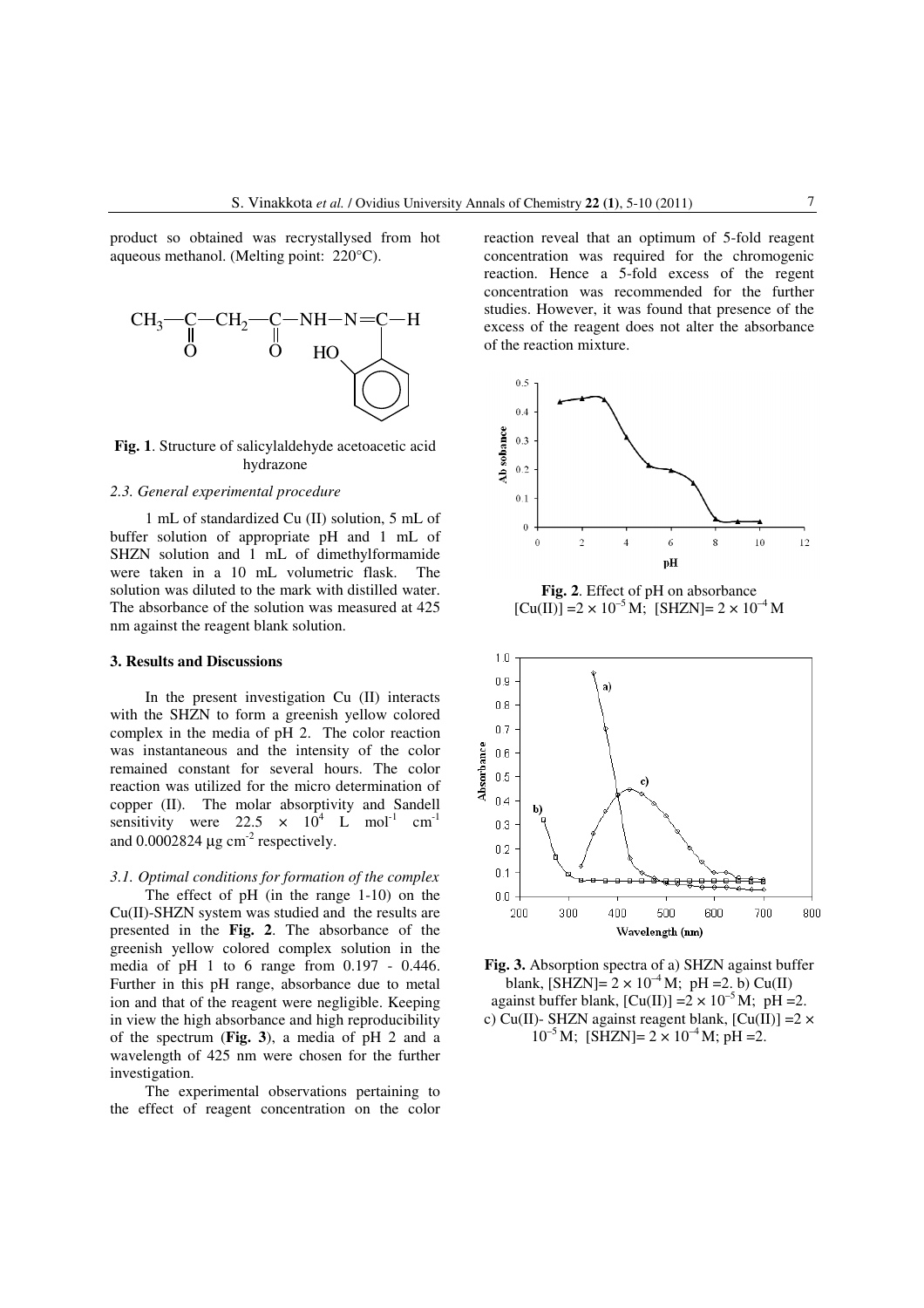*3.2 Micro determination of the copper(II)- Construction of calibration plot* 

A series of solutions containing different concentrations of the metal ion and the other solutions as specified in the general experimental procedure were taken and the absorbance of the solutions were measured at 425 nm. A linear plot obtained between the concentration of the metal and the absorbance reveal that Cu (II) can be determined in the range  $0.0499 - 0.4994 \mu$ g/mL. The results are shown in the **Fig. 4**. The calibration plot fits the equation  $A = 0.899$  C+0.002 with a correlation coefficient 0.999. The method detection limit and limit of quantification were found to be 0.01441 µg/mL and 0.02883µg/mL respectively.



**Fig. 4.** Analytical determination of copper (II)  $[SHZN] = 2 \times 10^{-4}$  M;  $\lambda_{max} = 425$  nm; pH =2.

### *3.3. Characteristics of the complex*

Job's method of continuous variation [20] was conducted to find out stoichiometry of the complex. Keeping the total volume constant, equimolar solutions of copper(II) and SHZN were taken in different volume ratios in 10 mL volumetric flasks.

The general experimental procedure was followed and a graph was plotted between the absorbance and mole fraction of the metal. The plot (**Fig. 5**) reveals a stoichiometry of 1:1 (M:L). The stoichiometry was further confirmed by mole ratio method [21]. The value of stability constant calculated from the Job's method was found to be  $9.947 \times 10^8$ .

The selectivity of the proposed method was examined by studying the effect of diverse ions on the absorbance of the experimental solution containing fixed amount (0.0635 ppm) of copper (II).



**Fig. 5.** Job's Method of continuous variation  $[Cu(II)] = [SHZN] = 2 \times 10^{-4} M$ ;  $\lambda_{max} = 425$  nm; pH  $=2$ .

A deviation of  $\pm 1\%$  in the absorbance value was considered as tolerance limit. The results are presented in **Table 2**. It can be seen from the table that large number of common ions did not interfere in the proposed method.

| Anion<br>added | Tolerance<br>limit (ppm) | Cation<br>added  | <b>Tolerance</b><br>limit (ppm) |
|----------------|--------------------------|------------------|---------------------------------|
| Citrate        | 2268.00                  | Bi(III)          | 250.78                          |
| Tartrate       | 1184.00                  | W(VI)            | 73.54                           |
| <b>I</b> odide | 1015.20                  | Mo(VI)           | 19.19                           |
| Thiosulphate   | 1985.44                  | Fe(III)          | 55.85                           |
| Oxalate        | 1056.00                  | Mn(II)           | 32.96                           |
| <b>Bromide</b> | 479.46                   | Ag(I)            | 64.72                           |
| Thiourea       | 608.96                   | $\text{Al(III)}$ | 80.94                           |
| Nitrate        | 620.00                   | Pb(II)           | 82.88                           |
| Urea           | 480.00                   | Hg(II)           | 80.23                           |
| Acetate        | 354.00                   | Zn(II)           | 39.22                           |
| Thiocyanate    | 696.00                   | Fe(II)           | 22.34                           |
| Chloride       | 212.70                   | Ni(II)           | 51.12                           |
| Phosphate      | 379.88                   |                  |                                 |
| Fluoride       | 114.00                   |                  |                                 |

**Table 2.** Tolerance limit of diverse ions in the presence of 0.0635 ppm of Cu(II)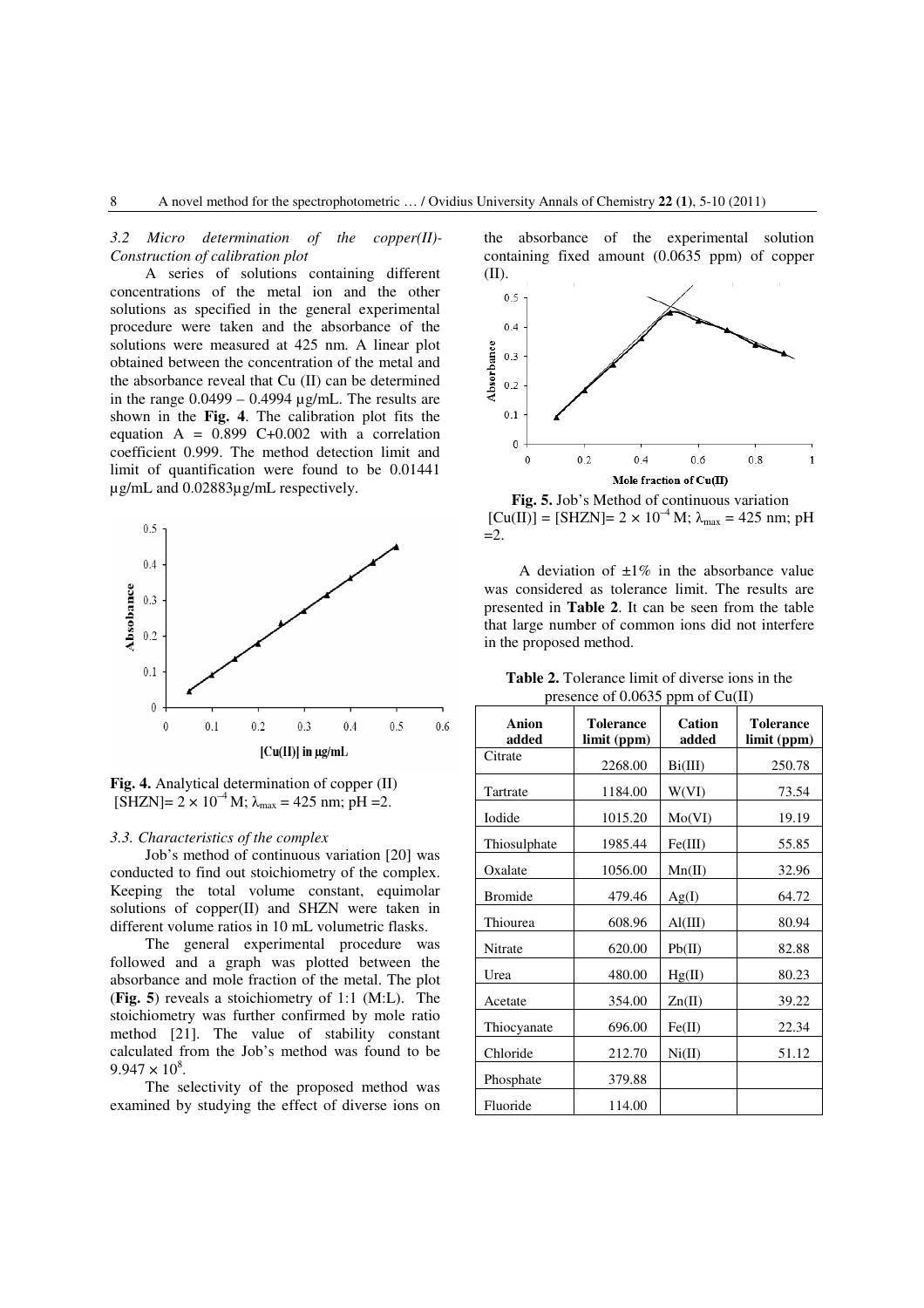| Amount of<br>Copper (µg/mL) | Amount of copper found (µg/mL) |                    | <b>Recovery</b><br>$(\%)$ | <b>RSD</b><br>$(\%)$ |
|-----------------------------|--------------------------------|--------------------|---------------------------|----------------------|
| <b>Taken</b>                | <b>AAS</b> Method              | Proposed method*   |                           |                      |
| 0.10                        | 0.105                          | $0.095 \pm 0.0020$ | 95.00                     | 2.96                 |
| 0.25                        | 0.256                          | $0.246 \pm 0.0029$ | 98.40                     | 1.65                 |
| 0.45                        | 0.451                          | $0.445 \pm 0.0046$ | 98.89                     | .43                  |

**Table 3. (a)** Determination of copper (II) in synthetic water mixtures containing Cu(II)

\*t value at 95% confidence level is 2.26.

**(b)** Determination of copper (II) in grape leaves

| Sample       | <b>Standard value</b> | Value by proposed | <b>Relative error</b>       |
|--------------|-----------------------|-------------------|-----------------------------|
|              | $(\mu$ g/mL)          | method            | $\left( \mathbf{\%}\right)$ |
| Grape leaves | 25                    | 34.72             | $-1.08$                     |

| (c) Determination of copper $(II)$ in different alloy samples |
|---------------------------------------------------------------|
|---------------------------------------------------------------|

| Sample        | <b>Sample</b>         | <b>Composition</b>                               | Percentage of copper(II) |                   | <b>Relative</b>                      |
|---------------|-----------------------|--------------------------------------------------|--------------------------|-------------------|--------------------------------------|
| No.           | <b>Identification</b> |                                                  | <b>Certified</b>         | <b>Calculated</b> | Error<br>$\mathcal{O}_{\mathcal{O}}$ |
|               | Tin base white        | $Sn = 82.20\%$ ; Cu = 4.58%; Ni = 0.17%;         | 4.50                     | 4.45              | $-1.11$                              |
|               | metal                 | $Bi = 0.11\%$ ; Fe = 0.024\%; Sb = 9.45\%;       |                          |                   |                                      |
|               |                       | Pb = $3.18\%$ ; Cd = $0.14\%$ ; Zn = $0.040\%$ . |                          |                   |                                      |
| $\mathcal{L}$ | Devard's alloy        | Al = 45.00%; Zn = 5.00%; Cu = 48.91%.            | 48.91                    | 48.20             | $-1.45$                              |
| 3             | <b>BCS 180/2</b>      | $Cu = 68.12\%$ ; Fe = 0.68%; Ni = 30.15%;        | 68.12                    | 68.01             | $-0.16$                              |
|               |                       | $Mn = 0.75\%$ ; C = 0.05%; S = 0.006%;           |                          |                   |                                      |
|               |                       | $Co = 0.005\%$ ; Pb = 0.003%.                    |                          |                   |                                      |
| 4             | <b>BAS 106</b>        | $Cu = 4.10\%$ ; Ni = 1.93%; Fe = 0.03%;          | 4.10                     | 3.98              | $-2.93$                              |
|               |                       | $Mn = 0.19\%$ ; Si = 0.29%; Mg = 1.81%;          |                          |                   |                                      |
|               |                       | rest Al.                                         |                          |                   |                                      |

### *3.4. Applications*

The proposed method was employed for the determination of Cu(II) in synthetic water samples, grape leaves and alloy samples. The results are presented in the **Table 3 (a), (b) and (c).**

Deionized water samples were spiked with the known amounts copper (II) and the concentration was determined by employing the recommended procedure.

Fresh grape leaves were procured from the grape gardens located in surroundings of Hyderabad, Andhra Pradesh, India. The cleaned and dried leaves were finely powdered. The sample solution was prepared by the procedure described by Piper [22]. The analytical determination of copper was carried out by the recommended procedure after the addition of required volume of citrate solution to mask iron (II). The accuracy of the results was confirmed with Grape Research Institute, Hyderabad, A. P. India.

A known weight of the alloy sample was dissolved in a 10 mL of aquaregia, evaporated to minimum volume and extracted with 10 mL of 2M  $HNO<sub>3</sub>$ . The resulting solution was diluted with distilled water to a suitable volume. This serves as stock solution. The experimental solution was prepared by pipetting out 10 mL of the stock solution into 100 mL volumetric flask and the solution was made up to the mark with distilled